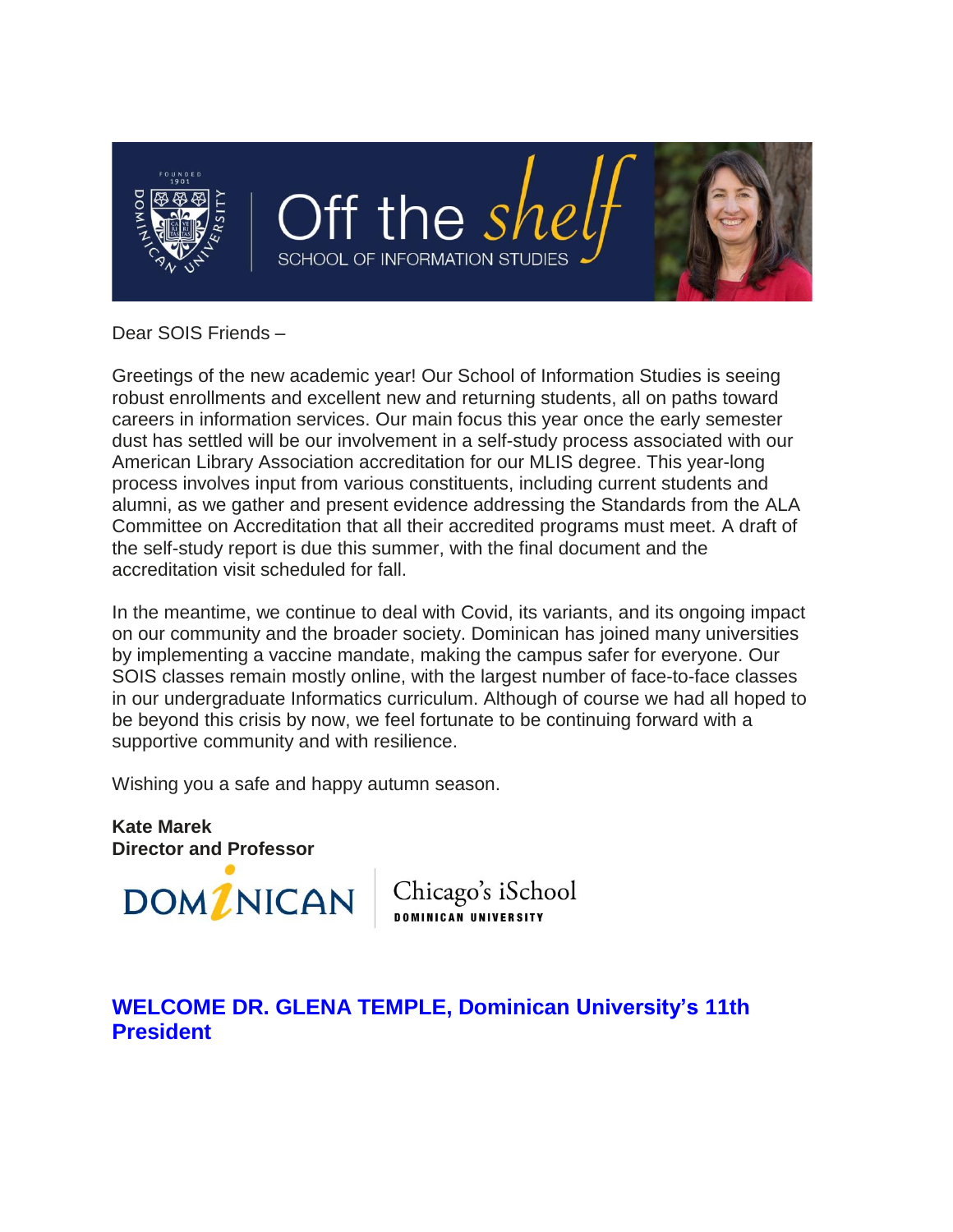

Glena [Temple,](https://connect.dom.edu/page.redir?target=http%3a%2f%2fwww.dom.edu%2fpresidential-transition&srcid=32340&srctid=1&erid=5946135&trid=d3d34d84-2843-4948-8d51-4d2dbea299df) former president of Viterbo University and a veteran of higher education leadership as well as a scholar in botany and plant sciences, has been named Dominican University's 11th president. The Dominican University Board of Trustees approved Temple's appointment in a unanimous vote. She took office on August 2nd, succeeding Donna M. Carroll, who served as president since 1994. It's been exciting to see the completion of this transition with Glena's new presence on campus!

### **FOLLETT CHAIR**



We are delighted that **Ebony Elizabeth Thomas** joins us for a second year as our Follett Chair. Ebony studies how people of color are portrayed, or not portrayed, in children's and young adult literature, and how those portrayals shape our culture. Ebony has taken a new position at the University of Michigan in their School of Education, with a joint appointment in English. We look forward to having her teach in our program in Spring 2022, and if safety protocols allow, we also hope to host a late Spring 2022 workshop led by Ebony focused on diversity in youth literature.

# **BUTLER YOUTH SERVICES SCHOLAR, FALL 2021**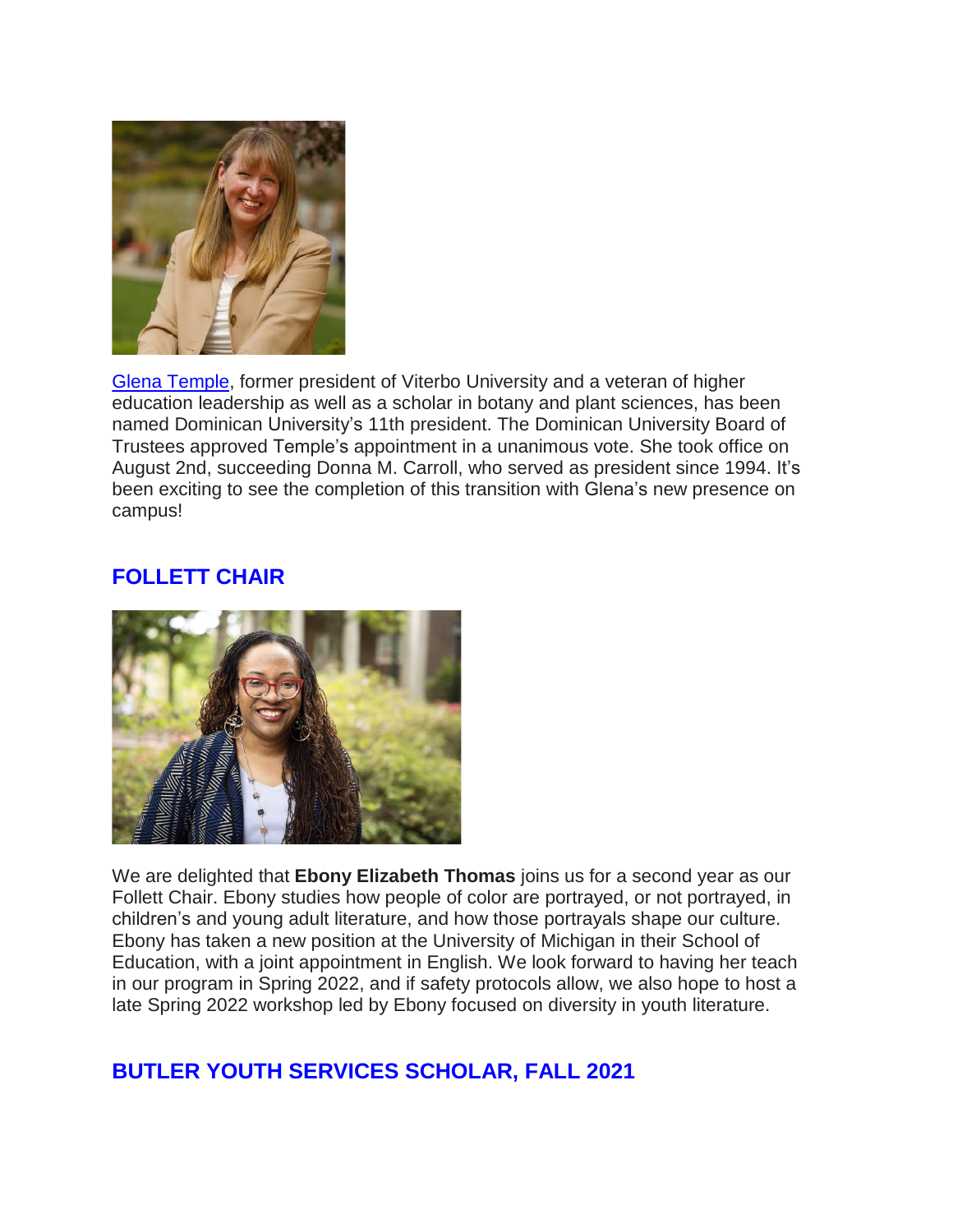

Meet **Andreya Costello**, the 2021 Recipient of the Butler Youth Services Scholarship for Underrepresented Groups in the Field of Library Science. Andreya earned her undergraduate degree in International Studies from Georgia Southern University in 2015. Since then, she has relocated to South Korea to teach English as a foreign language to children. There, she discovered her passion for encouraging literacy in young learners. She looks forward to expanding her studies through the master's program in Library and Information Science, and is especially excited to learn more about Youth Services. She aspires to one day work as a Children's or School Librarian and hopes to empower all children to be future leaders and innovators through the information they will access through library services.

# **RECOGNIZING GRADUATES**

Congratulations to our **SOIS Informatics Bachelor's degree** Summer 2021 Graduates **Kat Buczek** and **Justin Hayes!**

Congratulations to our two **SOIS PhD graduates for academic 2020-2021!**

**Michelle Benedicta**, Dissertation titled: *Generation Examination: A Phenomenological Study of Generation X Women and Mobile Games* (Fall, 2020).

**Andrea Jamison**, Dissertation titled: *The train that never left the station: An analysis of how collection development policies of children's books at academic libraries address diversity* (Fall, 2020).

[Our Summer 2021 Master of Library and Information Science and Master of Science in Information Management were highlighted in the Spring 2021 *Off the Shelf*. ]

### **STUDENT AND ALUMNAE/I NEWS**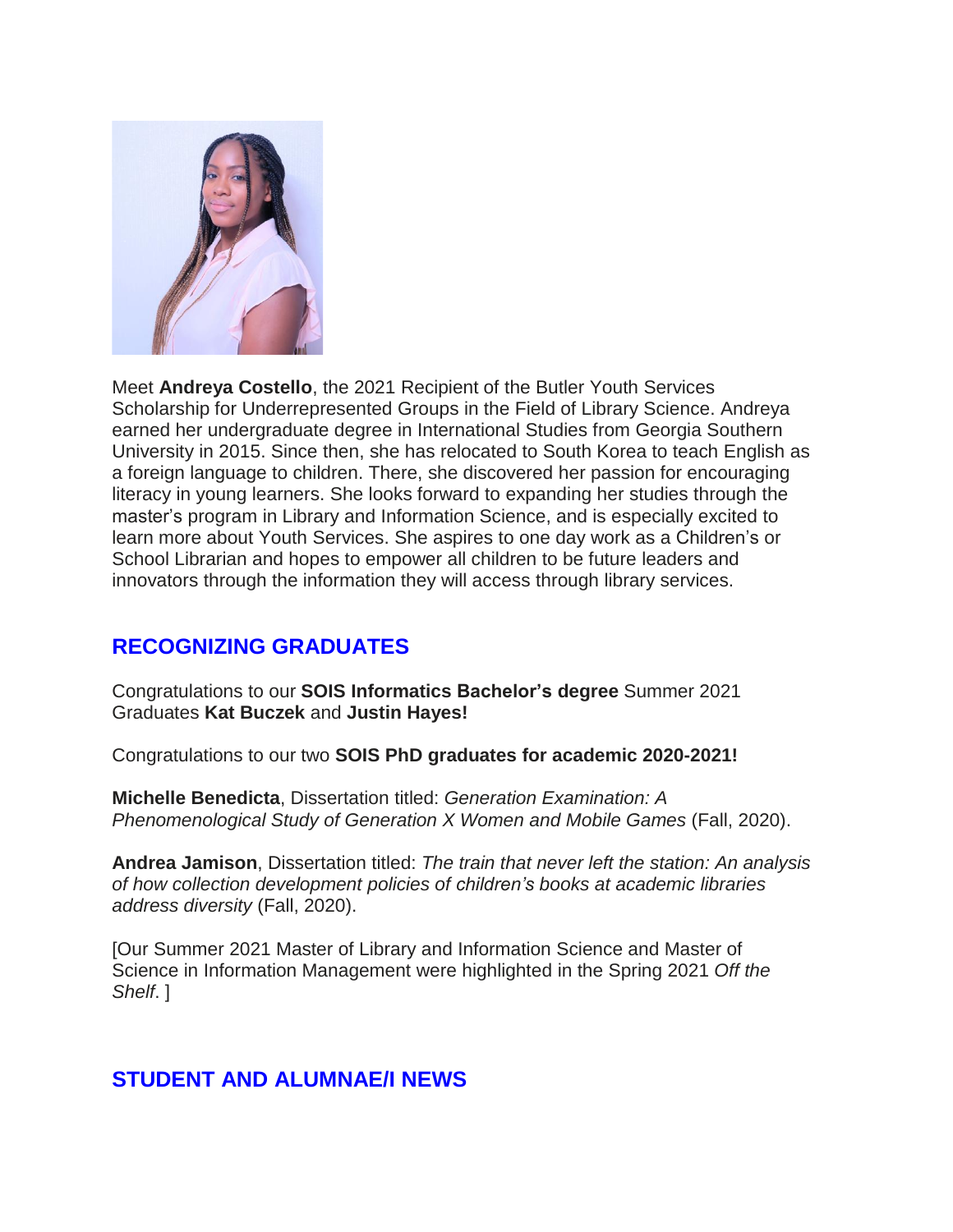**Deborah Ginsberg (MLIS 2001)** is the new Faculty Services Manager at Harvard Law School Library. She had previously served at the Chicago-Kent College of Law as their Educational Technology Librarian since 2002.

**Terra Jacobsen (Current PhD Student)** has published "The Library is Metamodern" in the e-journal *Library Philosophy and Practice*, [linked](https://connect.dom.edu/page.redir?target=http%3a%2f%2fdigitalcommons.unl.edu%2flibphilprac%2f5560%2f&srcid=32340&srctid=1&erid=5946135&trid=d3d34d84-2843-4948-8d51-4d2dbea299df) here.

**Amanda (Jule) Kowalcze (MLIS 2014)** is the new Library Director at the Frankfort Public Library District.

**Lara Luetkehans (MLIS 1992)**, Dean of the Faculty of Education and Communication at Indiana University of Pennsylvania, has been appointed interim president and vice president of academic affairs after the retirement of the previous president.

**Nicole (Wagner) Mszal (MLIS 2018)** is the new Library Director at the Hustisford Community Library in Wisconsin.

**Megan Smith (Current MLIS Student)** has published "Libraries and Mental Health Initiatives: A Literature Review" in the e-journal *Library Philosophy and Practice*, [linked](https://connect.dom.edu/page.redir?target=http%3a%2f%2fdigitalcommons.unl.edu%2flibphilprac%2f5663%2f&srcid=32340&srctid=1&erid=5946135&trid=d3d34d84-2843-4948-8d51-4d2dbea299df) here.

# **FACULTY NEWS**

**Karen Brown, Professor Emerita**, presented "The Collective: Assessing a Statewide Training Program on Library Impact " with Lisa Janicke Hinchliffe (UIUC) at the 2020-2021 Library Assessment Conference in March. Their article will appear in the conference Proceedings. She also authored an article, "Count on Libraries: Promoting a Fair, Accurate, and Complete 2020 Census Count," for the 2021 edition of *Library and Book Trade Almanac.*

**Janice Del Negro, Professor**, has a released a new edition of her edited book *Storytelling: Art and Technique*. This fifth edition includes updated content and resources, and is called "an absolutely indispensable purchase for all library collections" by reviewer Jamie Campbell Naidoo from the University of Alabama's SLIS.

**Anthony Dunbar, Assistant Professor**, has officially joined our SOIS faculty, as announced in the Spring 2021 *Off the Shelf*. Tony is already an active part of our community and is looking forward to his Fall semester teaching. Tony recently authored a section introduction in the open-access edited work, *[Knowledge](https://connect.dom.edu/page.redir?target=http%3a%2f%2fdirect.mit.edu%2fbooks%2fedited-volume%2f5114%2fKnowledge-JusticeDisrupting-Library-and&srcid=32340&srctid=1&erid=5946135&trid=d3d34d84-2843-4948-8d51-4d2dbea299df) Justice: Disrupting Library and [Information](https://connect.dom.edu/page.redir?target=http%3a%2f%2fdirect.mit.edu%2fbooks%2fedited-volume%2f5114%2fKnowledge-JusticeDisrupting-Library-and&srcid=32340&srctid=1&erid=5946135&trid=d3d34d84-2843-4948-8d51-4d2dbea299df) Through Critical Race Theory*, MIT Press, 2021.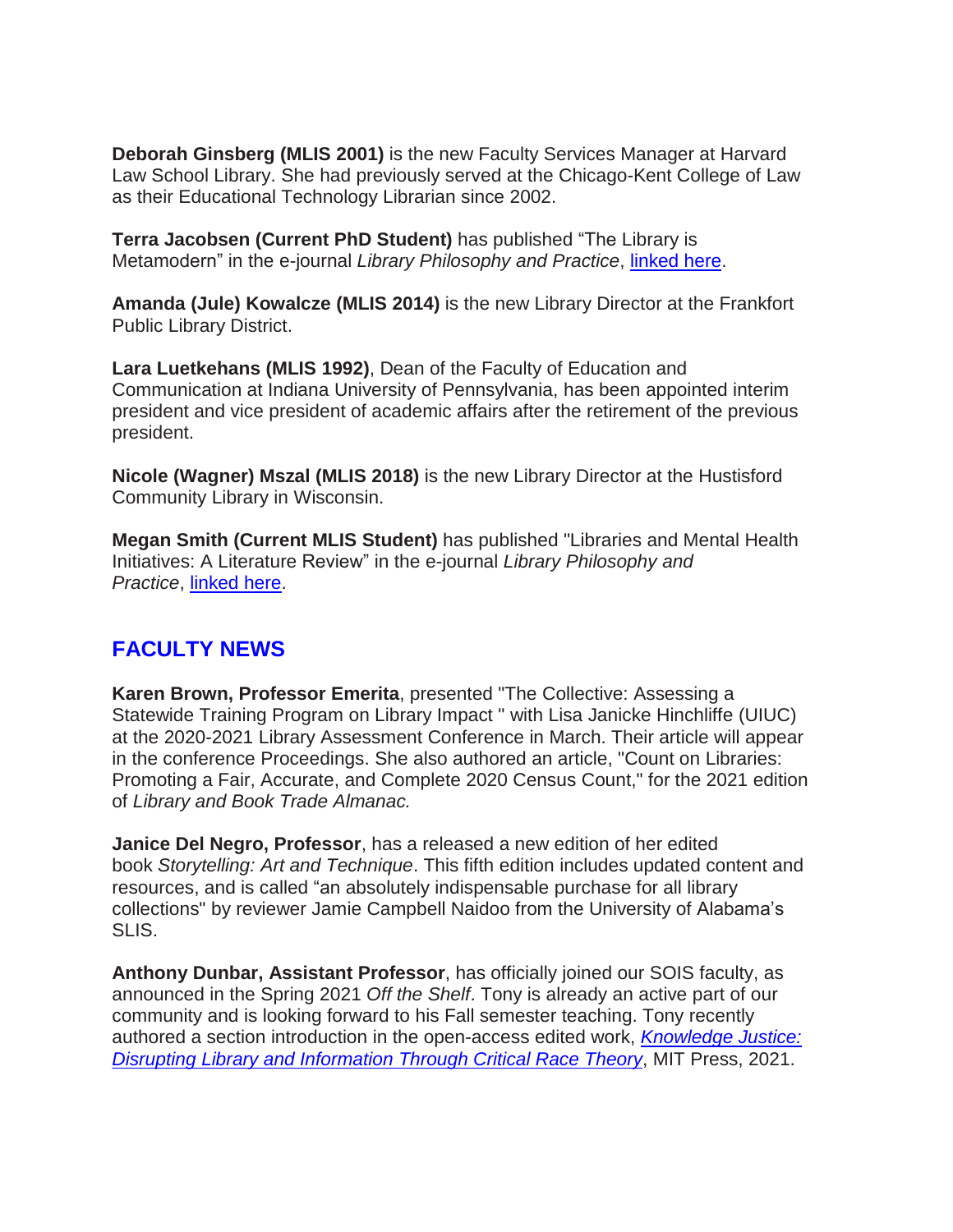**Cecilia Salvatore, Professor**, was accepted to and participated in the Willenborg Civic Learning Academy as a 2021 Willenborg Civic Learning Fellow. The process requires participating in the one-week summer academy this past August, ongoing once-a-month meetings with the new and continuing fellows, developing a partnership with community agencies, and the creation of a civic learning course or experience for students.

## **ALUMNA FOCUS**

Jennifer Clemons, MLIS, 2011



#### *Where are you currently working, and how did you find that particular job?*

I currently serve as curator of the Butler Children's Literature Center at Dominican University. The job actually found me! I graduated in 2011 and began working for SOIS (then GSLIS) supporting continuing education for library professionals. Even after leaving that position, I kept in touch with my wonderful SOIS colleagues. When the Curator position opened, they approached me about returning to DU.

### *How does your current position align or compare with what you studied when you were in the MLIS program?*

Along with the core MLIS classes, my coursework focused on youth services since I'd planned to work as a youth services librarian in a public library setting. Most everything I studied applies to my current position—collection development, management, children's and YA literature, and programming. And I still get to spend my day talking about amazing new books, even if my audience has changed from preschoolers to graduate students, teachers, and librarians.

### *Talk a little about the job – what do you do, and what do you enjoy about it? And, how has your work changed in response to the COVID-19 crisis?*